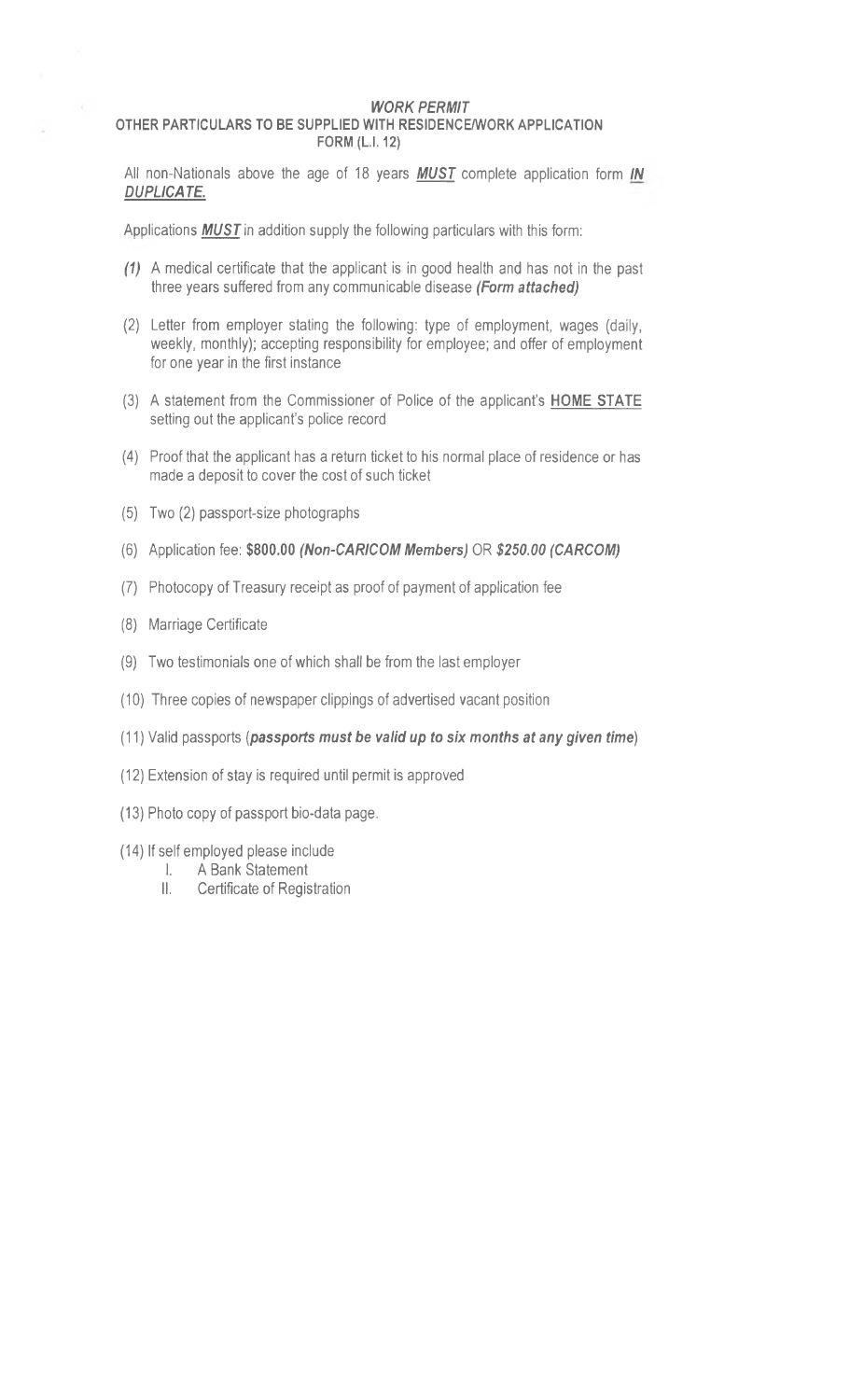## THE IMMIGRATION AND PASSPORT ACT, CHAP. 18:01 OF 1990<br>APPLICATION FOR PERMIT TO RESIDE/WORK IN DOMINICA

| AGE, STATUS:                                                           | and the international company of the contract of the                                                                                                                                                                           |
|------------------------------------------------------------------------|--------------------------------------------------------------------------------------------------------------------------------------------------------------------------------------------------------------------------------|
|                                                                        | Photogaph                                                                                                                                                                                                                      |
| NAMES AND AGES OF CHILDREN DELOW THE AGE OF 18 YEARS ACCOMPANYING YOU: |                                                                                                                                                                                                                                |
|                                                                        | .<br>Andelsen – en van de van de van de van de van de van de van de van de van de van de van de van de van de van d                                                                                                            |
|                                                                        |                                                                                                                                                                                                                                |
|                                                                        | the contract of the communication of the contract of the                                                                                                                                                                       |
|                                                                        |                                                                                                                                                                                                                                |
|                                                                        | <u> Alexandro (Alexandro Alexandro Alexandro Alexandro Alexandro Alexandro Alexandro Alexandro Alexandro Alexandro </u>                                                                                                        |
|                                                                        |                                                                                                                                                                                                                                |
|                                                                        | PERMANENT ADDRESS: And the company of the company of the company of the company of the company of the company of the company of the company of the company of the company of the company of the company of the company of the  |
|                                                                        |                                                                                                                                                                                                                                |
|                                                                        | NATIONALITY: AT BIRTH IF DIFFERENT:                                                                                                                                                                                            |
|                                                                        |                                                                                                                                                                                                                                |
|                                                                        |                                                                                                                                                                                                                                |
|                                                                        | DATE OF ISSUE: A CONTROL OF A CONTROL OF A CONTROL OF A CONTROL OF A CONTROL OF A CONTROL OF A CONTROL OF A CONTROL OF A CONTROL OF A CONTROL OF A CONTROL OF A CONTROL OF A CONTROL OF A CONTROL OF A CONTROL OF A CONTROL OF |
|                                                                        |                                                                                                                                                                                                                                |
| REASONS FOR WISHING TO SETTLE HERE!                                    |                                                                                                                                                                                                                                |
|                                                                        | HAVE YOU DEEN OFFERED EMPLOYMENT?:                                                                                                                                                                                             |
| NAME OF FIRM OR AGENCY MAKING OFFER.                                   |                                                                                                                                                                                                                                |
|                                                                        | HAVE YOU ANY SPECIAL SKILLS OR TRAINING?:                                                                                                                                                                                      |
| <b>PROFESSIONAL OR OTHER OUALIFICATIONS:</b>                           |                                                                                                                                                                                                                                |
|                                                                        | 2.5 Characterization of the company of the company of the second second and consideration of the company of the                                                                                                                |
|                                                                        |                                                                                                                                                                                                                                |
|                                                                        |                                                                                                                                                                                                                                |
|                                                                        | DEPOSIT FOR PASSAGE: CONVOUMEET THIS?: RETURN TICKET:                                                                                                                                                                          |
|                                                                        | S1ate No. of Previous Permit. And the company of the state of the company of the company of the company of the                                                                                                                 |
|                                                                        |                                                                                                                                                                                                                                |
|                                                                        | SCIEDULED DATE OF ARRIVAL!                                                                                                                                                                                                     |
|                                                                        | EXTENSION OF STAY VALID UNTIL:                                                                                                                                                                                                 |

 $\sim$ 

Signature of Applicant

 $e^{\frac{i\pi}{2}}$ 

 $\langle \alpha \rangle$ 

 $\overline{Date}$